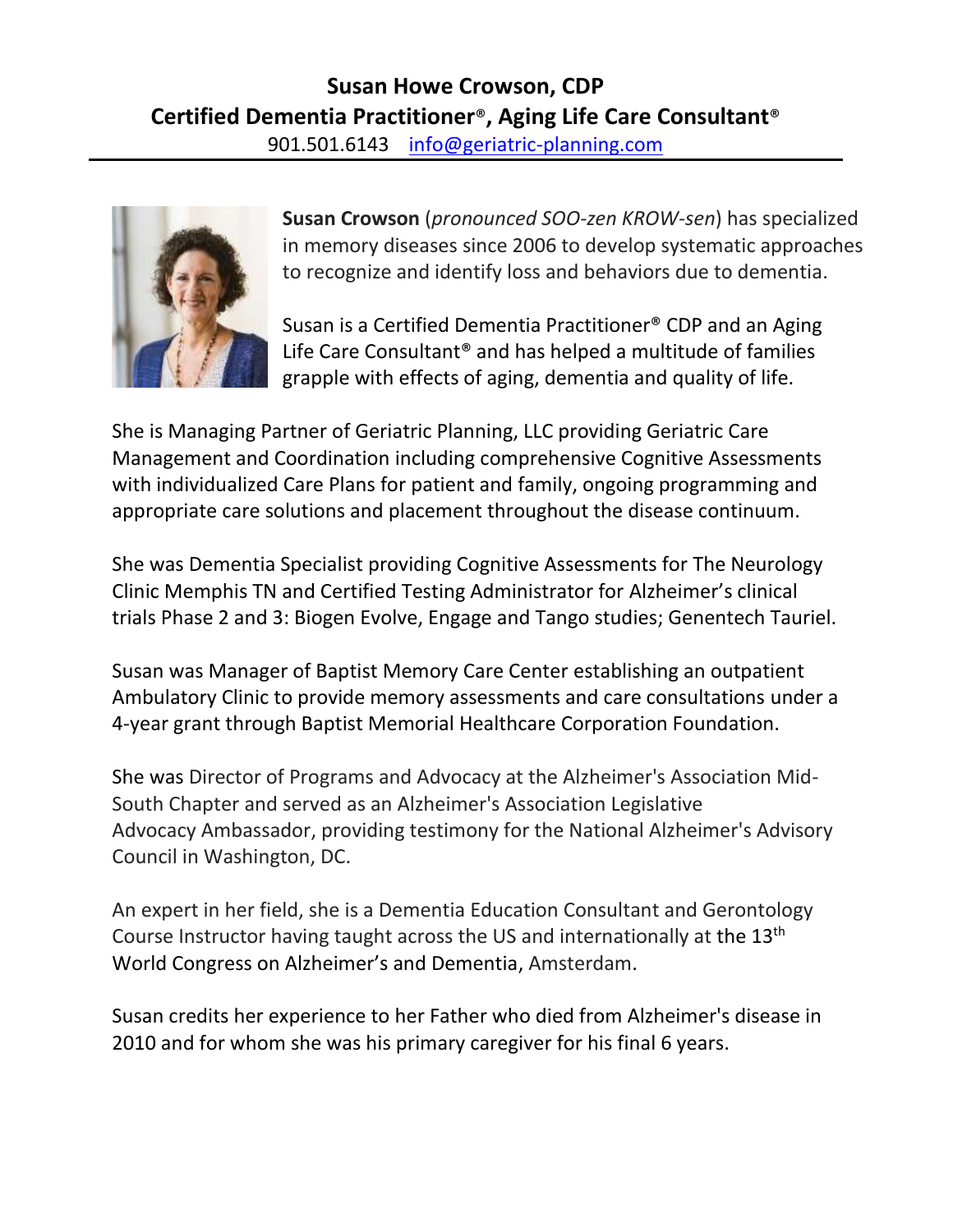# **Susan Howe Crowson, CDP Certified Dementia Practitioner**®**, Aging Life Care Consultant**® 901.501.6143 info@geriatric-planning.com

## BRIEF BIO

Susan Crowson (pronounced SOO-zen KROW-sen) has specialized in memory diseases since 2006 developing systematic approaches to recognize and identify loss and behaviors due to #aging and #dementia.

Susan is a Certified Dementia Practitioner® CDP and an Aging Life Care Consultant® who has helped a multitude of families grapple with the effects of #aging, #dementia and quality of life.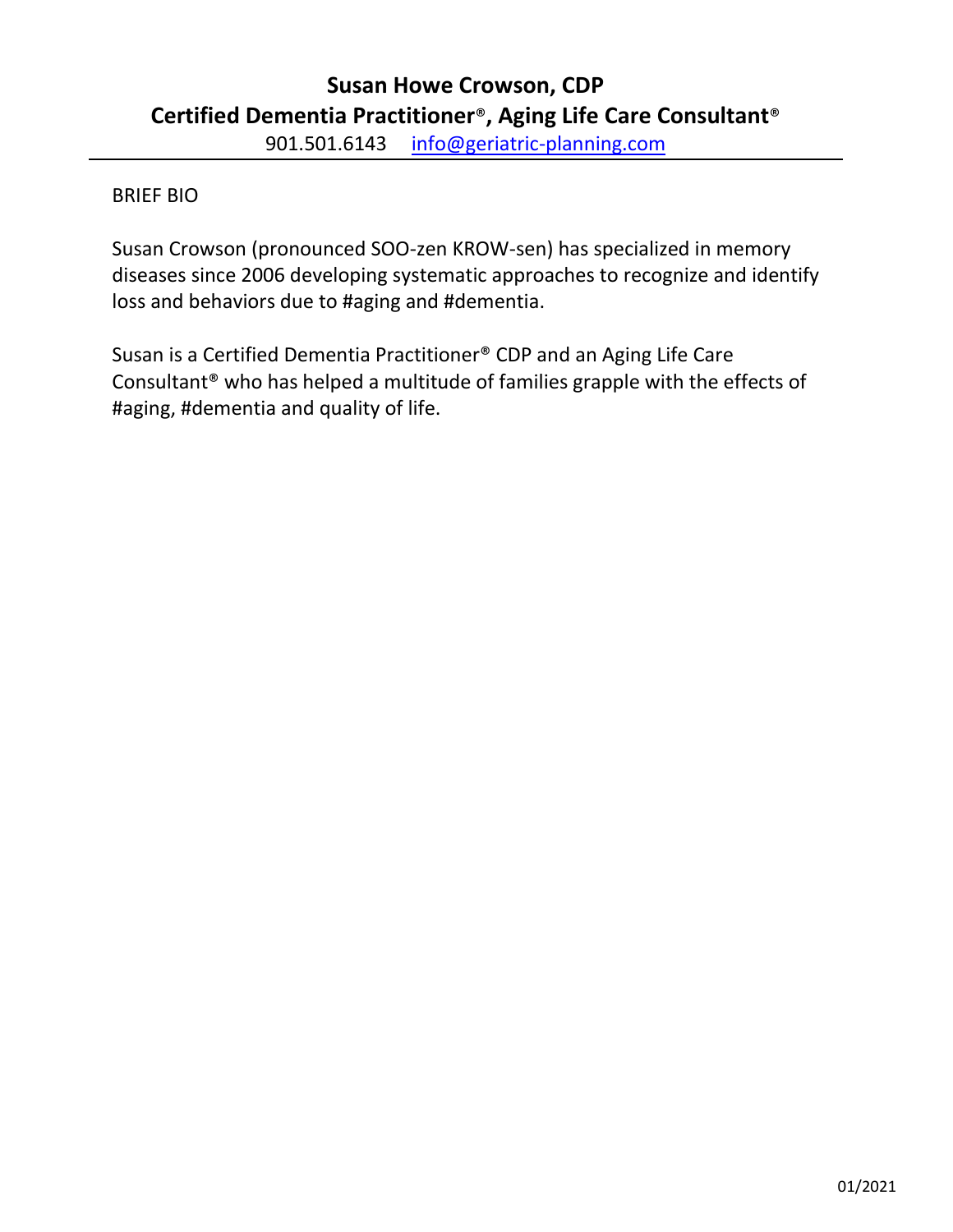# **Susan Howe Crowson, CDP Certified Dementia Practitioner**®**, Aging Life Care Consultant**®

901.501.6143 info@geriatric-planning.com

### **GERIATRIC PLANNING, LLC July 2018 – present**

**Managing Partner** [www.geriatric-planning.com](http://www.geriatric-planning.com/)

**Certified Dementia Practitioner**® **(CDP)** – National Council of Certified Dementia Practitioners

**Aging Life Care Consultant**® **(ALCA)** – National Assoc of Professional Geriatric Care Manager

Comprehensive Cognitive Assessment and Geriatric Care Management

Programming for Care Management and Coordination throughout the disease continuum

- Early Stage/Mild Cognitive Impairment
- Younger-Onset Alzheimer's
- Behavioral Variant Dementias
- Dementia Stages, Hospice, Palliative Care
- Caregiver Education and Support
- Appropriate Care Solutions and Placement

## **BAPTIST MEMORIAL HOSPITAL - Desoto October 2020 - present**

**Associate Chaplain, Pastoral Care, PRN**

Outpatient Ambulatory Clinic to provide memory assessments and care consultations

• Provides pastoral and bereavement care to patients, families and colleagues during a crises, deaths, codes, and other emergencies. care during

### **NEUROLOGY CLINIC, Memphis TN March 2018 – January 2019**

**Dementia Specialist –** Comprehensive cognitive assessments for clinic dementia patients

## **Clinical Research** – Biogen Evolve, Engage and Tango studies; Genentech Tauriel study

- Phase 2 Multicenter, Randomized, Parallel Group, Double-Blind, Controlled Study of Aducanumab (BIIB037) in Subjects with Mild Cognitive Impairment due to Alzheimer's Disease and Mild Alzheimer's Dementia to Evaluate the Safety of Continued Dosing in Subjects with Asymptomatic ARIA (Biogen - Evolve)
- Phase 3 Multicenter, Randomized, Double-Blind, Placebo-Controlled, Parallel-Group Study to Evaluate the Efficacy and Safety of Aducanumab (BIIB037) in Subjects with Early Alzheimer's Disease (Biogen - Engage)
- Phase 2 Multicenter, Randomized, Double-Blind, Placebo-Controlled, Parallel-Group, Efficacy, and Safety Study of MTAU9937A in Patients with Prodromal to Mild Alzheimer's Disease (Roche/Genentech - Tauriel)
- Phase 2 Randomized, Double-Blind, Placebo-Controlled, Parallel-Group Study to Assess the Safety, Tolerability, and Efficacy of BIIB092 in Subjects with Mild Cognitive Impairment due to Alzheimer's Disease or with Mild Alzheimer's Disease (Biogen - Tango)

### **BAPTIST MEMORIAL HEALTH CARE CORPORATION, Memphis TN 2014 –2018**

### **Baptist Memory Care Center, Program Manager**

Outpatient Ambulatory Clinic to provide memory assessments and care consultations

- Established procedures, protocols and standards for grant-funded clinic
- Utilized electronic medical software for scheduling, analysis, and documentation
- Collaborated with Baptist Metro entities to promote services to employees
- Established ongoing rapport with BMG primary care physicians and clinic managers
- Maintained extensive network of industry service providers, vetting to ensure quality services
- Created resource library of content to support patient care plans
- Developed evidence-based reporting to validate patient outcomes
- Community outreach speaking at educational seminars and conferences
- Provided written media marketing, TV and radio interviews
- Maintained high patient satisfaction scores of 3.98 out of 4.0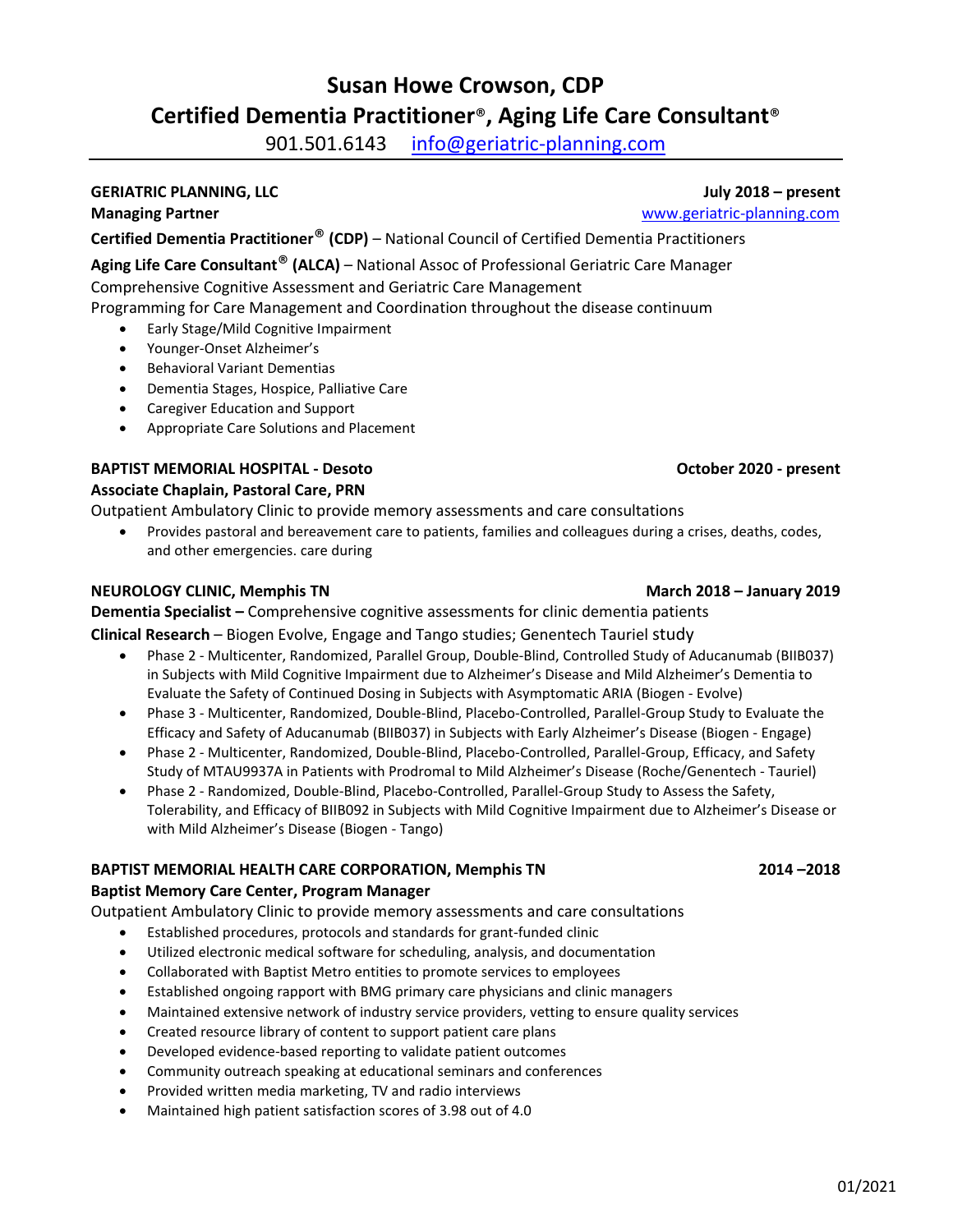# **Susan Howe Crowson, CDP Certified Dementia Practitioner**®**, Aging Life Care Consultant**®

901.501.6143 info@geriatric-planning.com

### **ALZHEIMER'S ASSOCIATION, Memphis TN 2012 –2014**

### **Mid-South Chapter, Director of Programs and Advocacy**

Community education, outreach and legislative advocacy for National Alzheimer's Association chapter

- Provided ongoing community education seminars and conferences
- Organized and coordinated annual community Caregiver Conferences
- Collaborated with and trained local and regional Support Group leaders
- Ongoing coaching of family caregivers, by phone and in person, throughout the disease process
- Trained and led state and federal advocates, meeting with legislators, supported local district efforts

### **FREDERICK COMMUNITY COLLEGE, Frederick MD 2007 - 2012 ALZHEIMER'S ASSOCIATION, Frederick MD**

### **Gerontology Course Instructor and Alzheimer's Education Consultant**

Provided CEU credit instruction for Social Work Licensure and Family Caregivers

- Produced and delivered classroom instructional materials for social work licensure
- Provided fee-based consultation coaching for social workers and family caregivers
- Organized county-wide community advocacy events for local Congressional representatives

### **PRIMARY CAREGIVER, ALZHEIMER'S DISEASE, Frederick MD 2006 - 2011**

In addition to her professional experience, Susan was primary caregiver for her Father who died from Alzheimer's disease in 2010.

When Susan's mother died, it became obvious that her father was unable to function without high level of intervention and supervision. With her sudden loss, Susan was thrust into crisis mode to determine the cause for her father's extensive impairment. Covered over and diminished by their marriage partnership, when Warner lost his wife, he also lost his caregiver. Unbeknownst to the family, his wife had been compensating for his deficits with little explanation to the family. Susan chose to make a career of being her father's Primary Caregiver; moving him to live in her home until he passed 6 years later at the age of 93.

Using methodical documentation of her father's disease progress and ever-increasing care needs, she developed a systematic approach to recognize and identify loss and behaviors due to dementia that she continues using to guide families with her expertise.

### **Memberships, Certifications, Education**

- Aging Life Care Association Professional member, *formerly National Assoc of Professional Geriatric Care Managers*
- Professional Network on Aging member
- Certified Dementia Practitioner®, Alzheimer's Disease & Dementia Care, NCCDP
- Biogen Evolve, Engage, Tango Certified Rating Administrator
- Genentech Tauriel Certified Rating Administrator
- Alzheimer's Association Care Consultations Level Two
- Alzheimer's Association essentiALZ® Certification
- Alzheimer's Association CARES Certification
- Distinguished Toastmaster, Toastmasters International
- Bachelor of Architecture, Business Major, Dean's List, University of Tennessee Knoxville